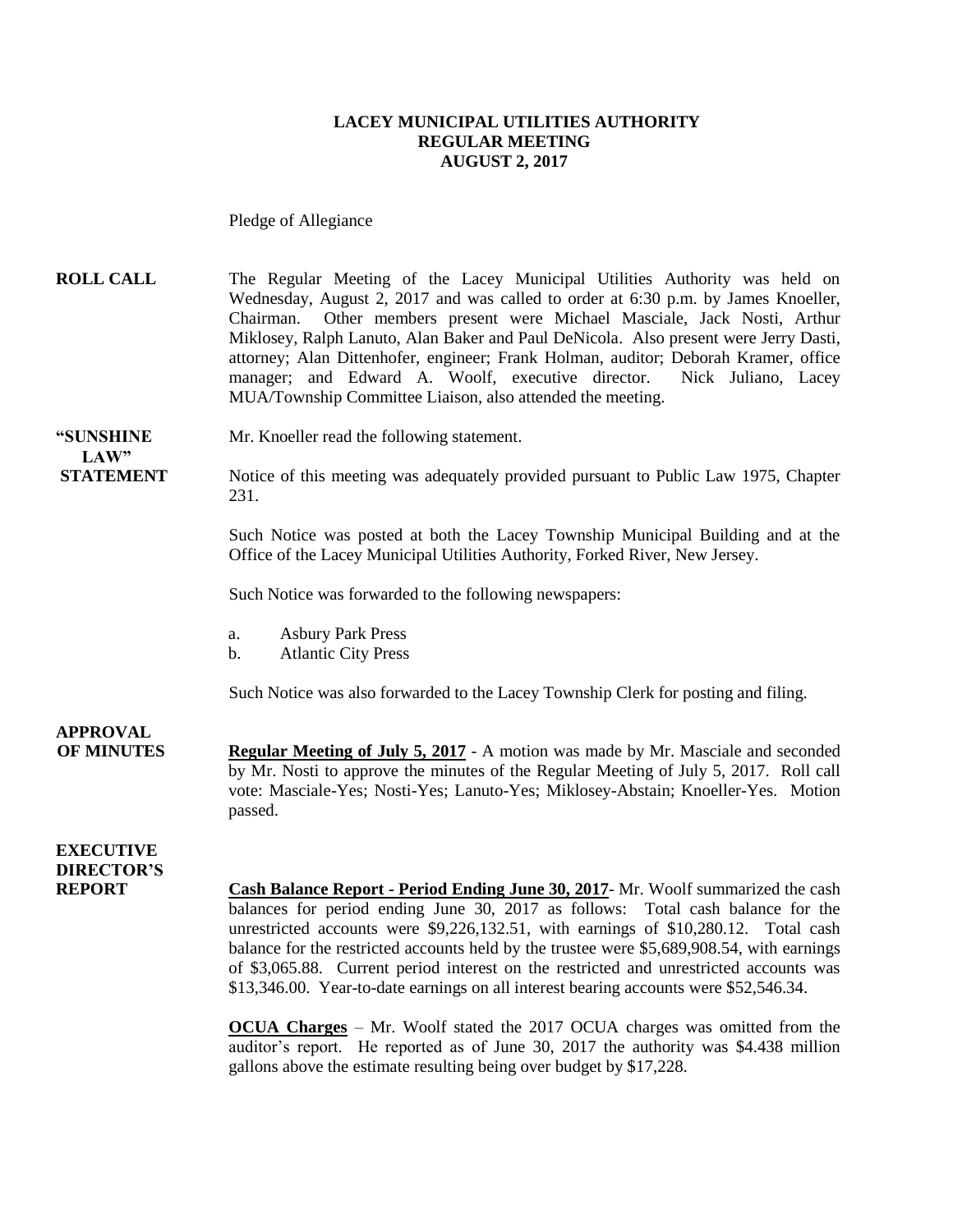**Resolution 2017-41 – Refunding of Bonds (Series 2017**) - On recommendation by the executive director, a motion was made by Mr. Nosti and seconded by Mr. Lanuto to adopt *Resolution 2017-41, Resolution of the Lacey Municipal Utilities Authority, County of Ocean, State of New Jersey, Supplemental Resolution No. 12 Providing for the Issuance and Sale and Determining Certain Details for the Water Revenue Refunding Bonds (Series 2017) of Lacey Municipal Utilities Authority.* Roll call vote: Nosti-Yes; Lanuto-Yes; Miklosey-Yes; Masciale-Yes; Knoeller-Yes. Motion passed.

**Vehicle and Equipment Auction** – Mr. Woolf requested authorization to auction a 1998 Dodge Ram 2500 w/plow pick-up truck; 1996 Jeep Cherokee; 1989 Ford Backhoe; Miller Asphalt Roller; and Onan 150KW Generator w/Automatic Transfer Switch. A motion was made by Mr. Miklosey and seconded by Mr. Nosti authorizing the auctioning of vehicles and equipment through GovDeals. Roll call vote: Miklosey-Yes; Nosti-Yes; Lanuto-Yes; Masciale-Yes; Knoeller-Yes. Motion passed.

## **BUSINESS**

**REPORT** The business report was submitted for review.

# **ENGINEER'S**

**REPORT Resolution 2017-43 – Permit to Operate – Sewer and Water System – Sea Breeze at Lacey – Section 2, Phase 2E** – Mr. Dittenhofer reported the water and sewer system for Phase 2E has successfully passed the testing requirements, and all construction items are complete. Therefore, his office recommends a Permit to Operate the sewer and water system as outlined in their July 26, 2017 letter. A motion was made by Mr. Miklosey and seconded by Mr. Nosti to adopt *Resolution 2017-43, Resolution of the Lacey Municipal Utilities Authority, County of Ocean, State of New Jersey, Permit to Operate Sewer and Water System, Sea Breeze at Lacey, Section 2, Phase 2E, Ambermist Way, Holbrooke Drive & Marque Street, Blocks 1901.17, 1901.18, 1901.26, Various Lots.*  Roll call vote: Miklosey-Yes; Nosti-Yes; Lanuto-Yes; Masciale-Yes; Knoeller-Yes. Motion passed.

> **Resolution 2017-42 – Preliminary Sewer and Water Approval – Route 9 Restaurants, Inc.** – Mr. Dittenhofer reported his office received the application and plans for preliminary sewer and water approval for Route 9 Restaurants, Inc., Block 225, Lot 2.01. The applicant is proposing to construct a restaurant with an associated 3,300 SF pavilion along the northern side of Taylor Lane, west of Route 9. The applicant proposes to connect to the existing water main along Taylor Lane and install a water service for the building. The applicant also proposes to connect to the existing sewer main located in the right-of-way of Route 9 and install a sanitary lateral for the building. On recommendation by the Authority's engineer, a motion was made by Mr. Nosti and seconded by Mr. Miklosey to adopt *Resolution No. 2017-42, Resolution of the Lacey Municipal Utilities Authority, County of Ocean, State of New Jersey, Preliminary Sewer and Water Approval, Route 9 Restaurants, Inc., Block 225, Lot 2.01.* Roll call vote: Nosti-Yes; Miklosey-Yes; Lanuto-Yes; Masciale-Yes; Knoeller-Yes. Motion passed.

> **Resolution 2017-44 – Final Sewer and Water Approval – Ridgemont Homes, Inc. – Harbor Run Major Subdivision** – Mr. Dittenhofer reported his office received the application and plans for final sewer and water approval for Ridgemont Homes, Inc., Harbor Run major subdivision, Blocks 1724-1735, various lots. The applicant is proposing to construct a twenty-one (21) unit major subdivision along Heatherington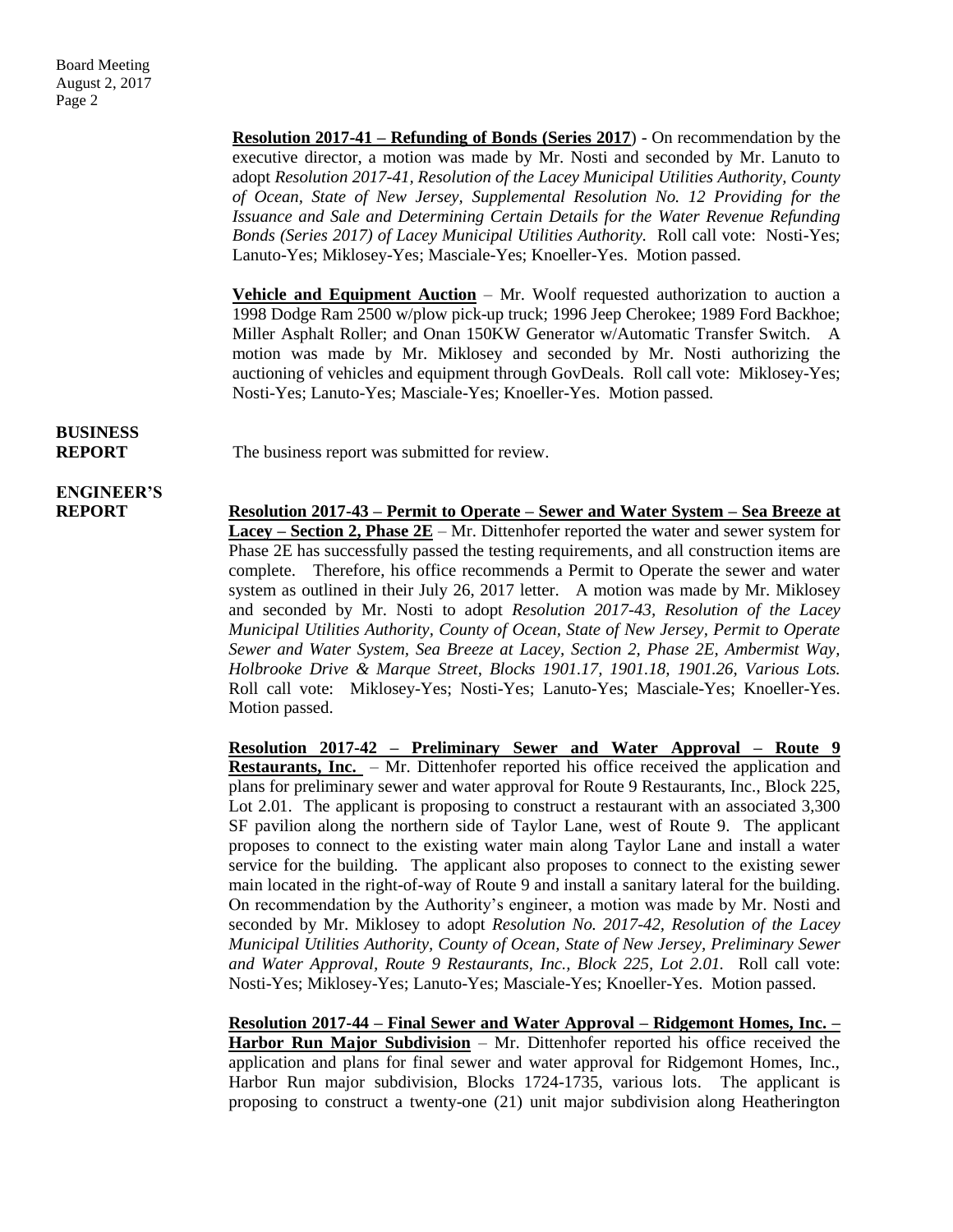Court, to the south of the presently improved portion of the roadway. The applicant proposes to connect to the existing water main at the end of Heatherington Court and extend approximately 1,200 LF of 8" PVC water main to service the units. The applicant also proposes to connect to an existing manhole at the end of Heatherington Court and extend approximately 1,086 LF of 8" PVC sewer main to service the units. On recommendation by the Authority's engineer, a motion was made by Mr. Nosti and seconded by Mr. Miklosey to adopt *Resolution No. 2017-44, Resolution of the Lacey Municipal Utilities Authority, County of Ocean, State of New Jersey, Final Sewer and Water Approval, Harbor Run Major Subdivision, Blocks 1724-1735, Various Lots, Ridgemont Homes, Inc.* Roll call vote: Nosti-Yes; Miklosey-Yes; Lanuto-Yes; Masciale-Yes; Knoeller-Yes. Motion passed.

**Well 7 & 8 VFD** – Mr. Dittenhofer stated he reviewed the pump and motor size and recommends reducing the pump size. He will solicit quotes from well companies.

**Fairview Lane Sanitary Improvements** – Mr. Dittenhofer stated a Notice to Proceed was issued May 15, 2017. Project is scheduled to start August 7, 2017. Mr. Knoeller asked that all residents of Fairview Lane be notified of exact start date.

### **ATTORNEY'S**

**REPORT Well No. 7 & 8** – Mr. Dasti stated his office prepared a Resolution concerning this application.

> **Railroad Avenue Bypass Road** – Mr. Dasti stated his office has been in contact with the Township attorney. The Township is requesting that the Authority execute Drainage Easements to assist in the construction of the bypass road. Upon receipt of the Drainage Easements his office will consult with the Authority's consulting engineer before submitting the Easements to the Authority for review and approval.

> **2017 Bond Refunding** – Mr. Dasti stated his office is continuing with the necessary and voluminous paperwork in conjunction with the proposed refunding of the Authority's Bonds. The Bond market continues to be very strong and there will be tremendous savings to the Authority and its rate bearers. A preliminary closing is scheduled for late August.

#### **AUDITOR'S**

**REPORT** Accountant's Status Report – Month Ended June 30, 2017 – Mr. Holman reported sewer and water revenues had a favorable variance for the month and year-to-date. Sewer and water expenses had a favorable variance for the month and year-to-date. Sewer and water user charges had an unfavorable variance for the month and year-todate.

#### **CORRESPONDENCE**

**Peter Nyitrai, Llewellyn Parkway** – Requesting relief of utility bill, due to leaky hot water heater. Since the water from the leak did not go into the sewer system, a motion was made by Mr. Nosti and seconded by Mr. Miklosey to grant a credit adjustment on the sewer charges in the amount of \$9.28 (8,000 gallons). Roll call vote: Nosti-Yes; Miklosey-Yes; Lanuto-Yes; Masciale-Yes; Knoeller-Yes. Motion passed.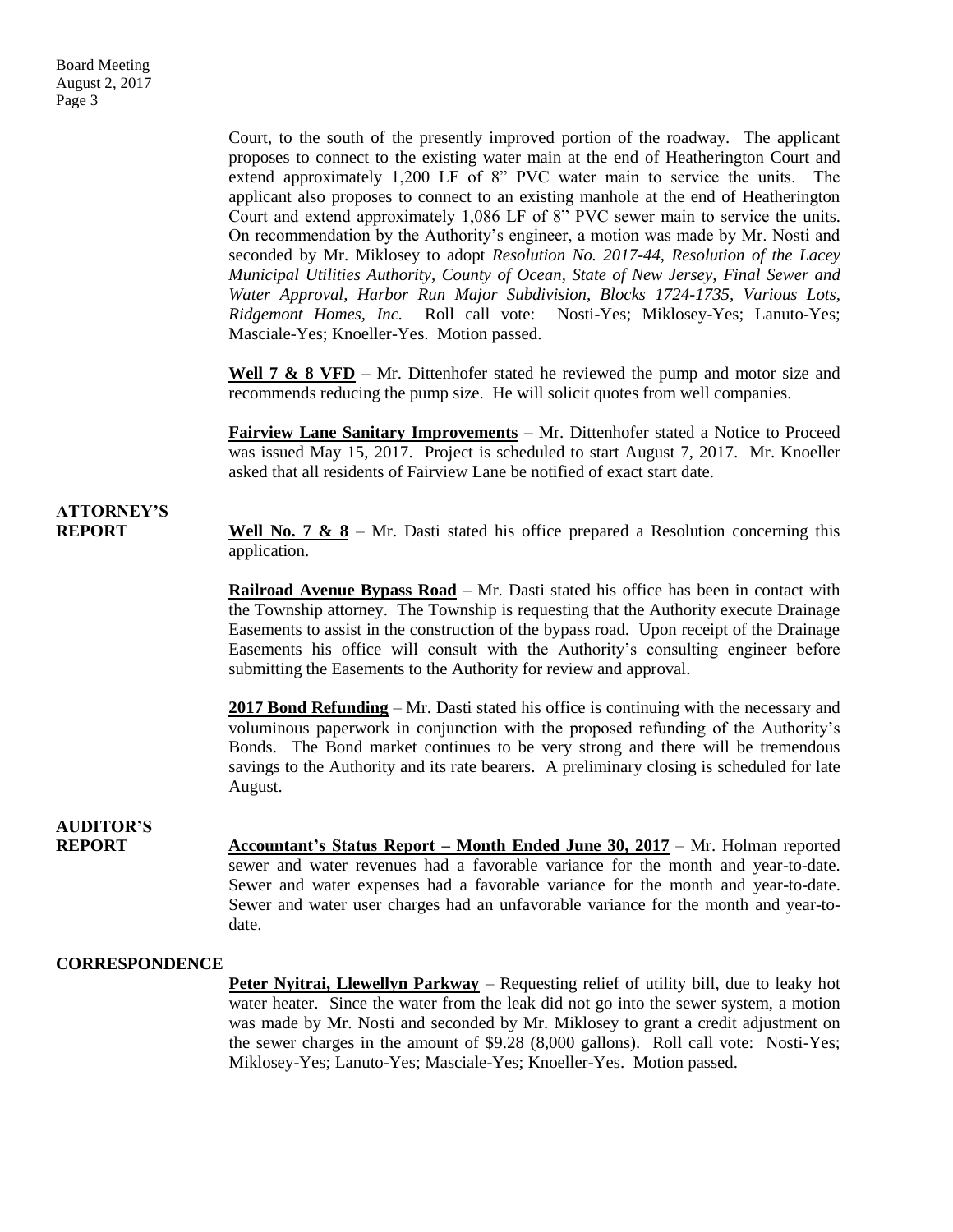**Mr. & Mrs. Zieser, Pelican Dr.** – Requesting relief of utility bill, due to leaky pressure relief valve. Since the water from the leak did not go into the sewer system, a motion was made by Mr. Nosti and Mr. Miklosey to grant a credit adjustment on the sewer charges in the amount of \$211.34 (48,000 gallons). Roll call vote: Nosti-Yes; Miklosey-Yes; Lanuto-Yes; Masciale-Yes; Knoeller-Yes. Motion passed.

**Kevin Pielhau, Lawrence Dr.** – Requesting relief of utility bill, due to leaking swimming pool. Based upon the information provided, an adjustment to the account could not be supported.

**Lacey Car Wash** - Mr. Woolf Tabled this matter.

**Carole Sturman, Sarasota Dr.** – Requesting relief of utility bill, due to leaky outside shower and faucet. Since the water from the leak did not go into the sewer system, a motion was made by Mr. Miklosey and seconded by Mr. Masciale to grant a credit adjustment on the sewer charges in the amount of \$6.96 (6,000 gallons). Roll call vote: Miklosey-Yes; Masciale-Yes; Lanuto-Yes; Nosti-Yes; Knoeller-Yes. Motion passed.

**NEW**

**BUSINESS Notice to Lacey MUA Customers** - Mr. Woolf stated on Wednesday, July 26, 2017 the Lacey MUA received notification of an article printed in the Patch online news media entitled "45 N.J. Towns That Have Harmful Pollutants In Drinking Water, According To New Study". The article indicates that "Eleven harmful contaminants were found in the water supplies in 45 New Jersey towns", according to a report released by the Environmental Working Group (EWG), an independent nonprofit environmental organization. The article then cites Towns that have had "violation points" according to the Environmental Protection Agency. The Lacey MUA was listed as one of the Water Utilities in the article.

> Mr. Woolf stated it is the position of the Lacey Municipal Utilities Authority that this article was written irresponsibly. The Lacey MUA has not violated or exceeded any drinking water quality standards in 2017 and remain in full compliance with New Jersey Department of Environmental Protection (NJDEP) and United States Environmental Protection Agency (USEPA) standards for drinking water quality. If a drinking water quality standard had been violated, the Lacey MUA would have notified each of its customers by mail and other media sources as required. The Lacey MUA did however receive reporting violations (violation points) for failing to report sample results to NJDEP in a timely manner. Steps are being taken to prevent this in the future.

> In closing, the Lacey MUA is disappointed in the Patch for printing an article which is misleading and causes its customers to worry about the quality of their drinking water. Independent Environmental Organizations are not regulatory agencies and do not set the standards for drinking water quality, this is the responsibility of the USEPA and NJDEP.

> Mr. Masciale recommended adding to the notice the fact that all laboratory reports at contaminant levels were well below the maximum allowable contaminant requirements defined by Federal and New Jersey Drinking Water Standards.

> Mr. Knoeller recommended terminating the relationship between the Authority and the laboratory since this has not been the first occurrence.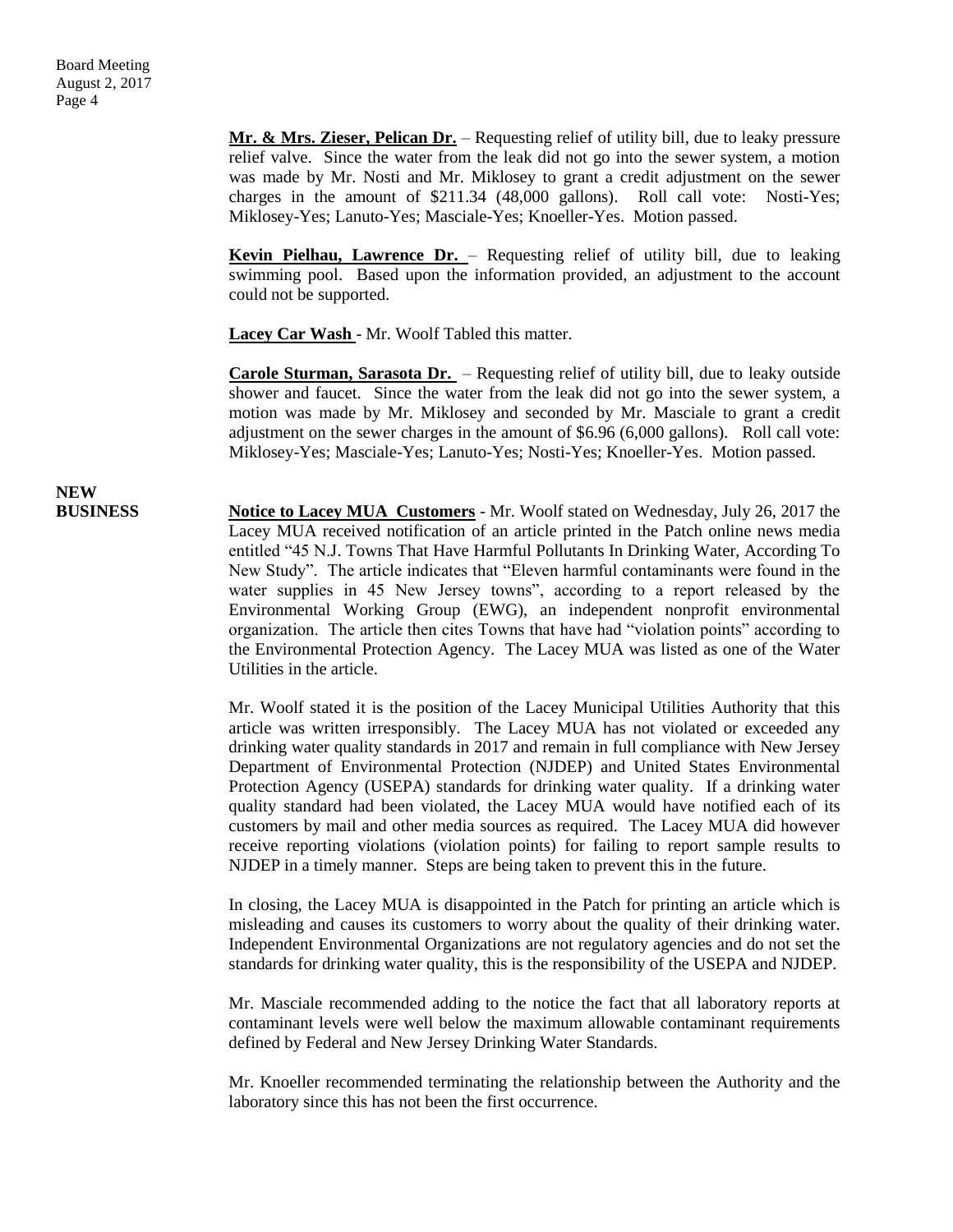Mr. Juliano stated he will address this issue at the Township meeting. He asked Mr. Woolf to prepare a statement.

**Proposed Administration Building** – Mr. Knoeller stated he discussed with Mr. Woolf the desire of building a new administration building on vacant property off of Headquarters Lane. He explained the present building is not accommodating the needs of the Authority (storage space, layout, etc.). The building would be energy efficient. Mr. Knoeller is requesting administration and staff to provide their input/recommendations to the design layout of the building.

Mr. Knoeller stated he would like to consolidate water and sewer personnel to the building. However, there is a forced main that services the existing building and garage building that freezes in the winter. There is a pump station on Municipal Lane, and asked Mr. Dittenhofer to provide input as to where it can be tapped into. In the interim, there is a fire hydrant and water is on site, but an 8 inch main needs to be run to service this building and run a stub to service the future building. It would be a great benefit to the Township for sewer and water services.

Mr. Knoeller stated the funding of this building would come from capital improvement funds. He asked that a building committee be formed, and an architect be hired for preliminary discussions. A motion was made by Mr. Nosti and seconded by Mr. Miklosey to hire Thomas Lanuto, architect, for preliminary meeting for the new administration building. Roll call vote: Nosti-Yes; Miklosey-Yes; Lanuto-Abstain; Masciale-Yes; Knoeller-Yes. Motion passed.

**Public Officials Training** - Mr. Woolf reminded the Board the Public Officials Training will be held on September  $6<sup>th</sup>$  at 6:00 p.m.

**OLD**

**BUSINESS** There was no old business.

#### **PUBLIC BUSINESS/**

**COMMENT** There was no public business/comment.

### **PAYMENT OF**

**VOUCHERS WHEREAS**, the members of the Lacey Municipal Utilities Authority carefully examined all vouchers presented for payment of claims;

> **NOW, THEREFORE, BE IT RESOLVED** by the Lacey Municipal Utilities Authority that:

> 1. Said vouchers in the sum of \$894,009.42 be and the same are hereby approved to be paid.

2. Said vouchers are listed on the attached computer check register.